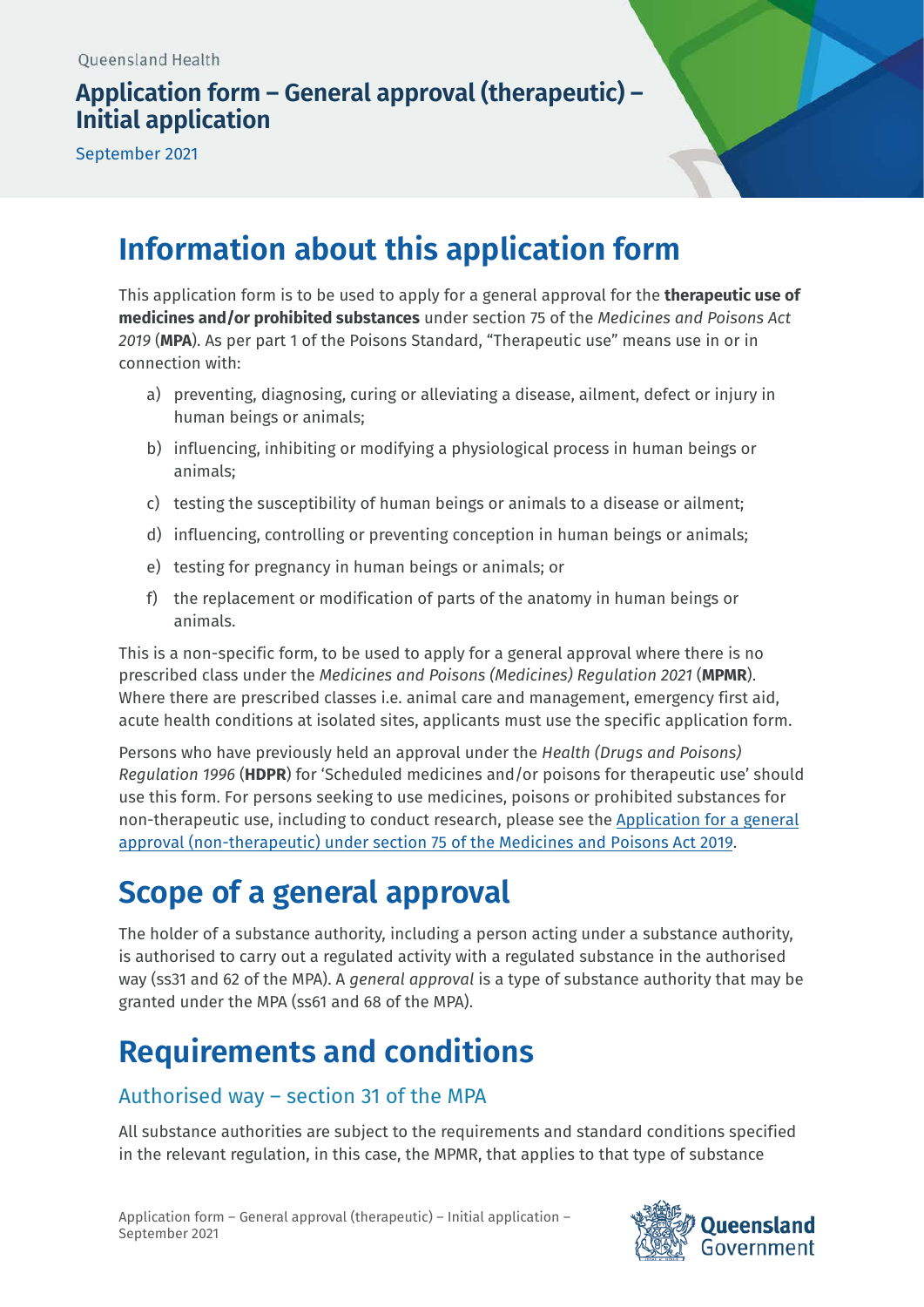authority, and any additional or varied conditions specified on the substance authority. These conditions may limit or specify how the regulated activities must be carried out.

Any person carrying out a regulated activity with a regulated substance must do so in the authorised way and a person to whom a substance authority applies must comply with the conditions of the authority. Failure to comply with these requirements may result in regulatory action being taken, including prosecution, which may attract a significant penalty.

# Requirements and standard conditions for general approvals for therapeutic use of medicines and/or prohibited substances

Unless stated otherwise in the approval, the following requirements and standard conditions described in sections 70 and 91 of the MPA and specified in the following chapters of the MPMR, apply to general approvals:

- chapter 3 of the MPMR 'Standard conditions for substance authorities' part 6 'All substance authorities'
- chapter 4 of the MPMR 'General requirements for dealings' part 3 'Buying by giving purchase orders', part 5 'Possessing stock for delivery', part 6 'Prescribing medicines', part 7 'Making standing orders', part 8 'Dispensing medicines', part 9 'Giving treatment doses of medicines', part 10 'Administering medicines' and part 11 'Disposing of waste from diversion-risk medicines' and
- chapter 8 of the MPMR 'Offences' part 2 'Secure storage systems', part 4 'Recording and keeping information', and part 5 'Reporting particular matters'.
- 1. For buying stock of a medicine, the general approval holder and persons acting under the approval must comply with the requirements stated in chapter 4, part 3 of the MPMR 'Buying by giving purchase orders'.
- 2. For prescribing a medicine, the approval holder and persons acting under the general approval must comply with the requirements stated in chapter 4, part 6 of the MPMR 'Prescribing medicines'.
- 3. For making standing orders, the approval holder and persons acting under the general approval must comply with the requirements stated in chapter 4, part 7 of the MPMR 'Making standing orders'.
- 4. For dispensing a medicine, the approval holder and persons acting under the general approval must comply with the requirements stated in chapter 4, part 8 of the MPMR 'Dispensing medicines'.
- 5. For giving treatment doses of a medicine, the approval holder and persons acting under the general approval must comply with the requirements stated in chapter 4, part 9 of the MPMR 'Giving treatment doses of medicines'.
- 6. For administering a medicine, the approval holder and persons acting under the general approval must comply with the requirements stated in chapter 4, part 10 of the MPMR 'Administering medicines'.
- 7. For disposing of waste from a diversion-risk medicine, the approval holder and persons acting under the general approval must comply with the requirements stated in chapter 4, part 11 of the MPMR 'Disposing of waste from diversion-risk medicines'.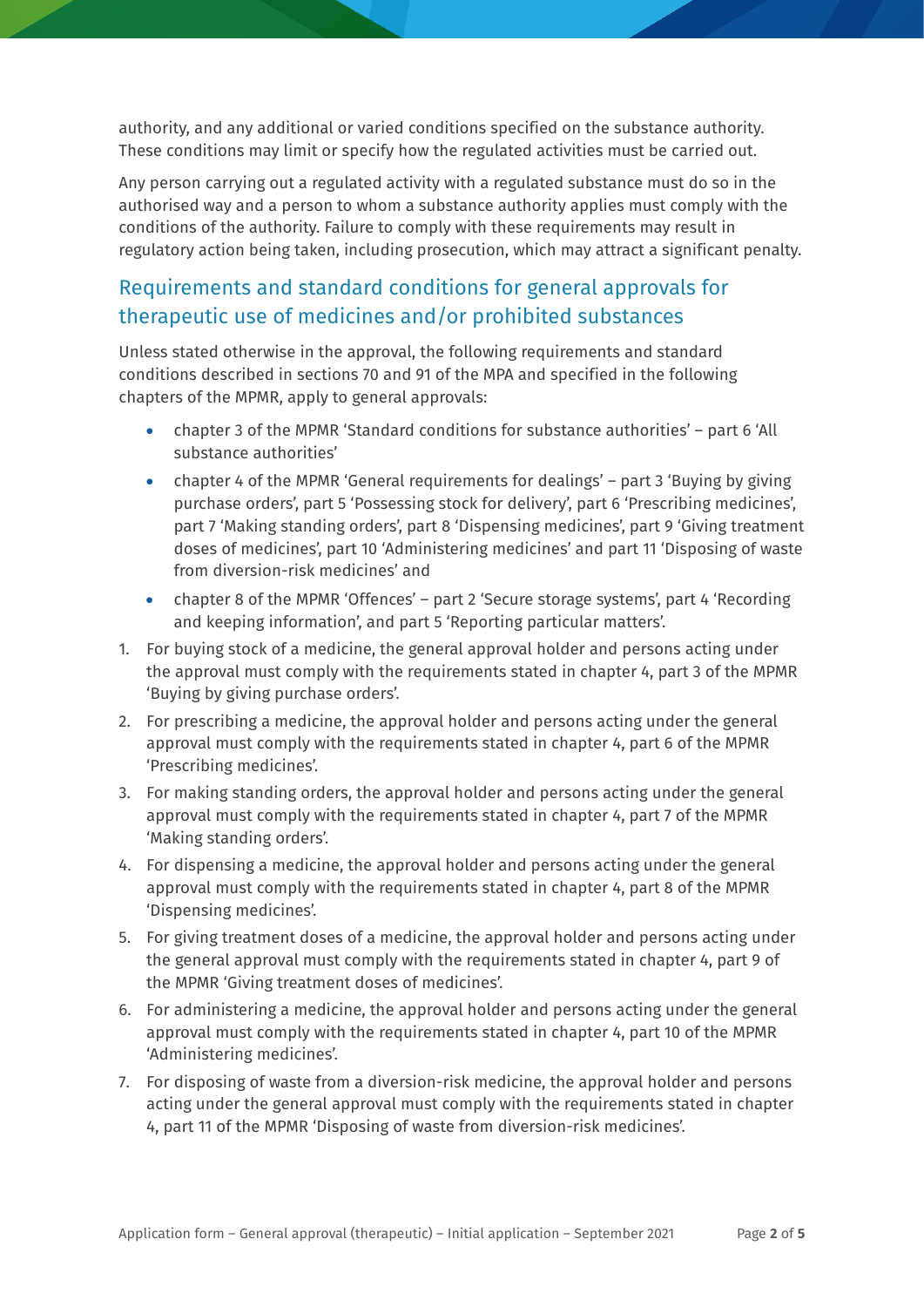- 8. The approval holder and persons acting under the general approval must securely store medicines in accordance with the requirements stated in chapter 8, part 2 of the MPMR 'Secure storage systems'.
- 9. The approval holder and persons acting under the general approval must establish and maintain a medicines register, to track all the regulated activities with medicines under the substance authority until medicines are completely used or destroyed, in accordance with chapter 8, part 2, division 3 of the MPMR 'Medicines registers'.
- 10. Where an approval holder, or a person acting under the general approval, reasonably suspects a diversion-risk medicine has been lost or stolen, the holder must give notice about the incident to the chief executive of Queensland Health (or delegate) in the approved form and notify the Queensland Police Service about the incident as soon as practicable, but no later than the end of the next business day after the incident (s226 of the MPMR).
- 11. The approval holder must ensure any records required to be kept under the MPA in relation to an authorised place stated in the authority are available for inspection from the place, and if the records are kept electronically, the approval holder must ensure the records for each authorised place stated in the substance authority are available for inspection from the primary place of business of the approval holder (s41 of the MPMR).
- 12. Where a record must be made or kept, approval holders must take all reasonable steps to ensure (s224 of the MPMR):
	- a. the record is kept in a retrievable form, and is kept securely to ensure it cannot be altered, obscured, deleted or removed without detection; and
	- b. the record is kept for a period of two years after it is made, or for a medicine register, for two years after the last entry in the register is made.
- 13. The approval holder must give notice to the chief executive of Queensland Health (or delegate) in the approved form if any of the following changes are proposed by the approval holder (s42 of the MPMR):
	- a. a change to an authorised place stated in the substance authority;
	- b. a change to a relevant person stated in the substance authority (such as a medical practitioner, nurse practitioner or senior person responsible for daily operations at a site); and
	- c. another change to the approval holder's circumstances that substantially affects the holder's ability to comply with a condition of the substance authority.
- 14. Where the approval holder proposes to stop carrying out a dealing with a medicine under a substance authority, the holder must give the chief executive of Queensland Health (or delegate) a notice in the approved form stating the following information (s43 of the MPMR):
	- a. the day the dealing is proposed to stop;
	- b. the amount of medicines that are likely to be unused on that day, if any; and
	- c. how the approval holder proposes to deal with any unused medicines.

# Prohibited substances for therapeutic use

Where an application is made for a general approval to authorise the carrying out of a regulated activity with a prohibited substance for a therapeutic purpose (e.g. to use etorphine to immobilise elephants), applicants can expect that relevant S8 medicine requirements under the MPMR, including those for diversion-risk medicines, will apply as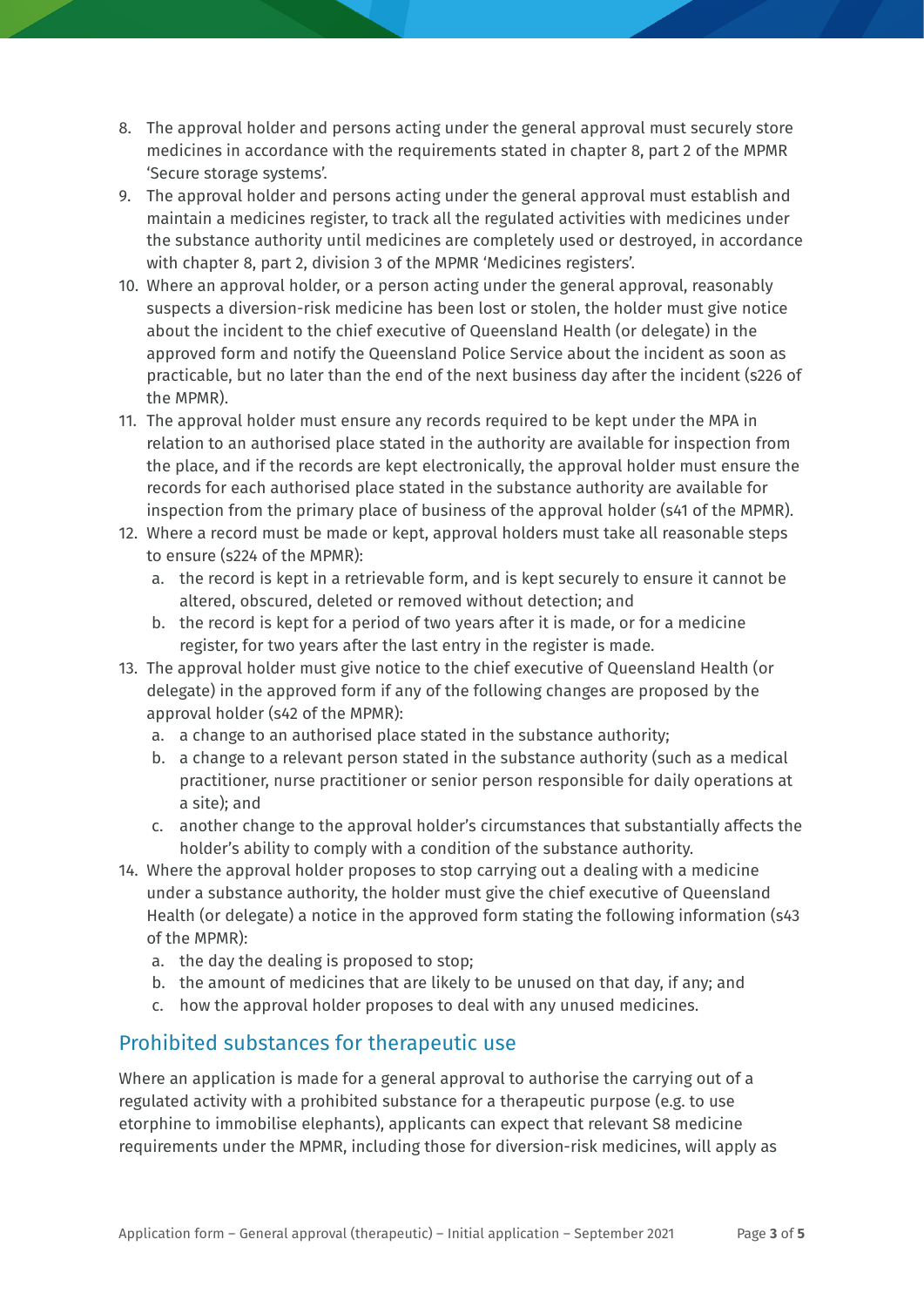conditions in relation to the general approval, to the extent the context permits. This means that:

- requirements in chapters 4 and 5 of the MPMR for dealing with S8s will apply (as per 1-7 under the heading 'Requirements and standard conditions for general approvals for therapeutic use of medicines and/or prohibited substances' above);
- requirements in chapter 8 of the MPMR for storage of S8 medicines will apply (as per 8 under the heading 'Requirements and standard conditions for general approvals for therapeutic use of medicines and/or prohibited substances' above);
- requirements in chapter 8 of the MPMR for keeping registers and records for S8s will apply (as per 9 and 12 under the heading 'Requirements and standard conditions for general approvals for therapeutic use of medicines and/or prohibited substances' above);
- requirements in Chapter 8 of the MPMR for reporting particular matters about S8s to the chief executive will apply (as per 10 under the heading 'Requirements and standard conditions for general approvals for therapeutic use of medicines and/or prohibited substances' above).

In addition, the standard conditions that apply to all substance authorities under the MPMR will apply (as per 11, 13 and 14 under the heading 'Requirements and standard conditions for general approvals for therapeutic use of medicines and/or prohibited substances' above). Applicants can expect that a substance management plan will need to be prepared for any place where regulated activities will be carried out with prohibited substances.

# **Information about general approvals**

# Substance management plans – chapter 4, part 2 of the MPA

A substance management plan (**SMP**) is a document setting out how known and foreseeable risks associated with any regulated activity with a regulated substance are to be managed at a regulated place (s92 of the MPA). Applicants for general approvals for acute health conditions at isolated sites must have an SMP that meets the requirements specified in section 93 of the MPA and in the *[Departmental standard: Substance management plans for](https://www.health.qld.gov.au/publications/system-governance/licences/medicines-poisons/mpa/ds-substance-management-plans-medicines.pdf)  [medicines](https://www.health.qld.gov.au/publications/system-governance/licences/medicines-poisons/mpa/ds-substance-management-plans-medicines.pdf)* [under the MPMR, detailing what governance is in place to ensure that medicines](https://www.health.qld.gov.au/__data/assets/pdf_file/0023/1108940/ds-substance-management-plans-medicines.pdf) will be managed effectively. A [guideline for developing an SMP for medicines](https://www.health.qld.gov.au/__data/assets/pdf_file/0026/1110788/guide-smp-medicines.pdf) is available on the Queensland Health website.

To provide sufficient time for approval holders to comply with this new requirement, an SMP is not required until 1 year after the commencement of the MPA, i.e. 27 September 2022 (s280 MPA). Despite this, applicants should be able to demonstrate how they intend to manage and mitigate risks, by having in place appropriate procedures and protocols – as was required under the HDPR.

# Duration of approvals

Section 69 of the MPA provides that the chief executive of Queensland Health (or delegate) determines the duration of a granted substance authority. General approvals for acute health conditions at isolated sites will usually be granted for two years, but a shorter term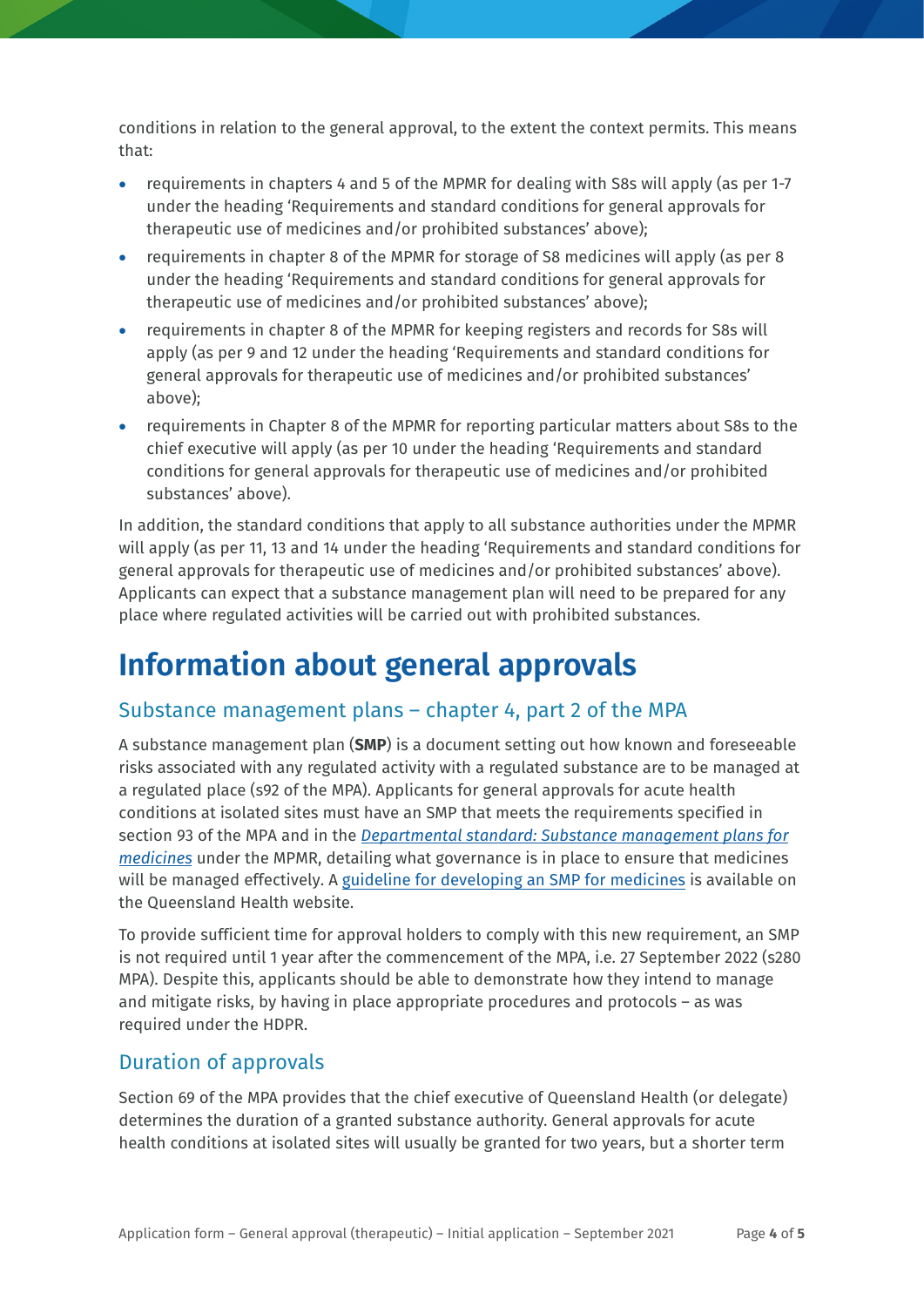may be granted if requested or if the chief executive of Queensland Health (or delegate) determines that a shorter period is appropriate.

### Change of name, location or circumstances

Substance authorities are not transferable across different entities. Accordingly, substance authority holders must notify Queensland Health if the authorised entity intends to change their name or ACN/ABN; change premises; or has another change in circumstances during the term of the substance authority, because this may mean that the authority is no longer valid. If the change is due to a change in ownership of the entity, or the chief executive of Queensland Health (or delegate) otherwise considers the change to be substantial, a new application will likely be required; in other circumstances, an amendment application may be required.

# **Applying for a general approval**

In determining the application, the matters described in section 76 of the MPA may be taken into consideration.

Queensland Health assesses all information relevant to an application including:

- prior compliance history;
- background, skills and qualifications of persons who will be responsible for overseeing activities to be carried out or will have access to regulated substances;
- which regulated substances are to be included in the substance authority;
- proposed activities and locations where regulated substances are to be used and stored; and
- the documented governance arrangements in place relevant to the substance authority.

An inspection of the premises may also be undertaken.

All applications are assessed individually, and there is no guarantee that a substance authority will be granted to any applicant.

Under chapter 3, part 3, division 4 of the MPA, applications are decided within 90 days of the application (final consideration day – section 86 of the MPA), or the latest day the chief executive of Queensland Health (or delegate) receives information from the applicant (section 89 of the MPA), unless a later date is agreed (s88 of the MPA). Applications not decided by this time are taken to have been refused (s89(4) of the MPA).

To apply, submit via email the **attached** application form, accompanied by all supporting documents (certified where required), to:

The Chief Executive, Queensland Health c/o Healthcare Approvals and Regulation Unit (HARU) [medicines.applications@health.qld.gov.au](mailto:medicines.applications@health.qld.gov.au)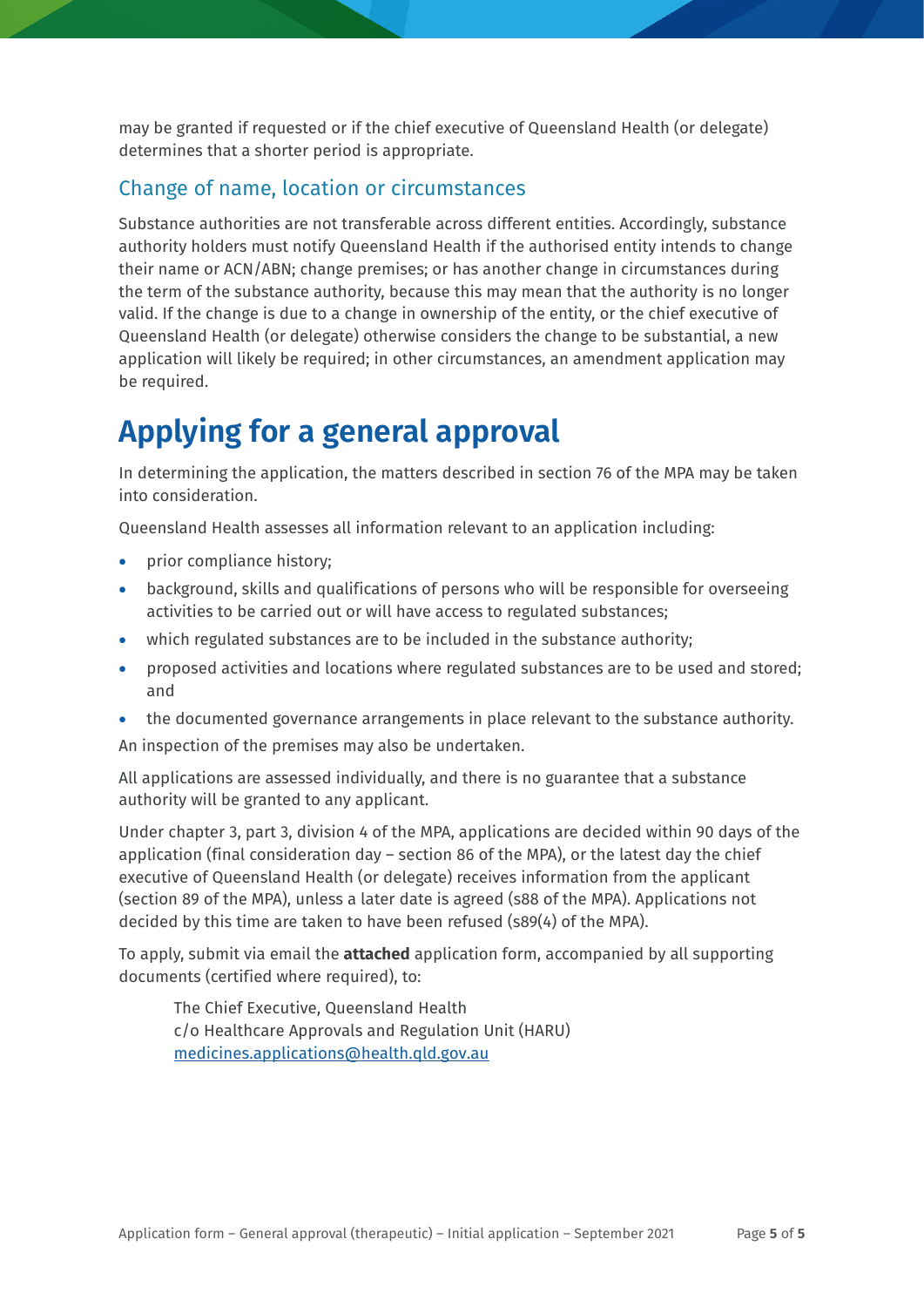

### **MPA-75GME Version 1:09/2021 APPLICATION FOR A GENERAL APPROVAL – THERAPEUTIC**

#### **Privacy statement – please read carefully**

Personal information collected by Queensland Health is handled in accordance with the *Information Privacy Act 2009*. Queensland Health is collecting your personal information on this form under authority of the *Medicines and Poisons Act 2019*. The information is being collected to ensure that health risks arising from the use of<br>regulated substances are appropriately managed. All p will not be disclosed to any other third parties without consent unless the disclosure is authorised or required by law. Failure to provide information may render the form incomplete, which may constitute an offence under the *Medicines and Poisons Act 2019*. For information about how Queensland Health protects your personal information, or to learn about your right to access your own personal information, please see our website at www.health.qld.gov.au/global/privacy.

|                                                                                                                                                                                                                                                                                                                                                                                                                                                                   | Section 1 - Applicant (entity) details                                                                                                                                                                        |     |  |  |  |  |  |  |
|-------------------------------------------------------------------------------------------------------------------------------------------------------------------------------------------------------------------------------------------------------------------------------------------------------------------------------------------------------------------------------------------------------------------------------------------------------------------|---------------------------------------------------------------------------------------------------------------------------------------------------------------------------------------------------------------|-----|--|--|--|--|--|--|
|                                                                                                                                                                                                                                                                                                                                                                                                                                                                   | Provide details of the legal entity (individual/organisation) seeking the approval                                                                                                                            |     |  |  |  |  |  |  |
| Type of entity seeking the approval<br>An individual<br>Another entity (specify)                                                                                                                                                                                                                                                                                                                                                                                  |                                                                                                                                                                                                               |     |  |  |  |  |  |  |
|                                                                                                                                                                                                                                                                                                                                                                                                                                                                   | Name of entity (e.g. individual (surname, given names), partnership, body corporate, company or other entity)                                                                                                 |     |  |  |  |  |  |  |
|                                                                                                                                                                                                                                                                                                                                                                                                                                                                   |                                                                                                                                                                                                               |     |  |  |  |  |  |  |
| Trading name<br>(if applicable)                                                                                                                                                                                                                                                                                                                                                                                                                                   | <b>ACN</b><br>(if applicable)                                                                                                                                                                                 |     |  |  |  |  |  |  |
| Entity phone                                                                                                                                                                                                                                                                                                                                                                                                                                                      | Entity email                                                                                                                                                                                                  |     |  |  |  |  |  |  |
| Postal<br>address                                                                                                                                                                                                                                                                                                                                                                                                                                                 | Town/<br>Suburb                                                                                                                                                                                               | P/C |  |  |  |  |  |  |
| applicable)                                                                                                                                                                                                                                                                                                                                                                                                                                                       | Attach a current company extract from the Australian Securities and Investments Commission (ASIC) (if                                                                                                         |     |  |  |  |  |  |  |
|                                                                                                                                                                                                                                                                                                                                                                                                                                                                   | Section 2 - Relevant persons (s76 MPA)                                                                                                                                                                        |     |  |  |  |  |  |  |
|                                                                                                                                                                                                                                                                                                                                                                                                                                                                   | All applications must include completed Details of relevant person forms (MPA-76) for each of the following:                                                                                                  |     |  |  |  |  |  |  |
| А.                                                                                                                                                                                                                                                                                                                                                                                                                                                                | If the applicant is an individual, the applicant must complete the relevant person form.                                                                                                                      |     |  |  |  |  |  |  |
| В.                                                                                                                                                                                                                                                                                                                                                                                                                                                                | If the approval is for an entity:                                                                                                                                                                             |     |  |  |  |  |  |  |
| 1. (a) If the approval is to be issued to a sole trader, the applicant must complete the relevant person form.<br>(b) If the approval is to be issued to a partnership, each partner must complete the relevant person form.<br>(c) If the approval is to be issued to a body corporate, each executive officer (directors, company<br>secretary, chief executive officer/general manager and chief financial officer) must complete the<br>relevant person form. |                                                                                                                                                                                                               |     |  |  |  |  |  |  |
|                                                                                                                                                                                                                                                                                                                                                                                                                                                                   | 2. Where necessary, a senior person (e.g. manager/supervisor) that is responsible for managing day-to-day<br>operations should be nominated and complete the relevant person form.                            |     |  |  |  |  |  |  |
| 3. Each person that intends to possess and/or use medicines or prohibited substances under the<br>approval, including any volunteers, must complete the relevant person form.                                                                                                                                                                                                                                                                                     |                                                                                                                                                                                                               |     |  |  |  |  |  |  |
|                                                                                                                                                                                                                                                                                                                                                                                                                                                                   | Attach completed details of relevant person forms for each person relevant to this application                                                                                                                |     |  |  |  |  |  |  |
|                                                                                                                                                                                                                                                                                                                                                                                                                                                                   | Section 3 - Purpose of approval                                                                                                                                                                               |     |  |  |  |  |  |  |
| Provide a brief description of the intended purpose of the general approval, including justification for why a general approval is<br>needed and how this 'need' is not currently being met. Attach evidence to support any claims.                                                                                                                                                                                                                               |                                                                                                                                                                                                               |     |  |  |  |  |  |  |
|                                                                                                                                                                                                                                                                                                                                                                                                                                                                   |                                                                                                                                                                                                               |     |  |  |  |  |  |  |
| Section 4 - Regulated activities proposed to be undertaken under this approval                                                                                                                                                                                                                                                                                                                                                                                    |                                                                                                                                                                                                               |     |  |  |  |  |  |  |
|                                                                                                                                                                                                                                                                                                                                                                                                                                                                   | Specify the regulated activities proposed to be undertaken under the approval.<br>Note: do not include activities not required e.g. health professionals at hospitals do not need authority to buy medicines. |     |  |  |  |  |  |  |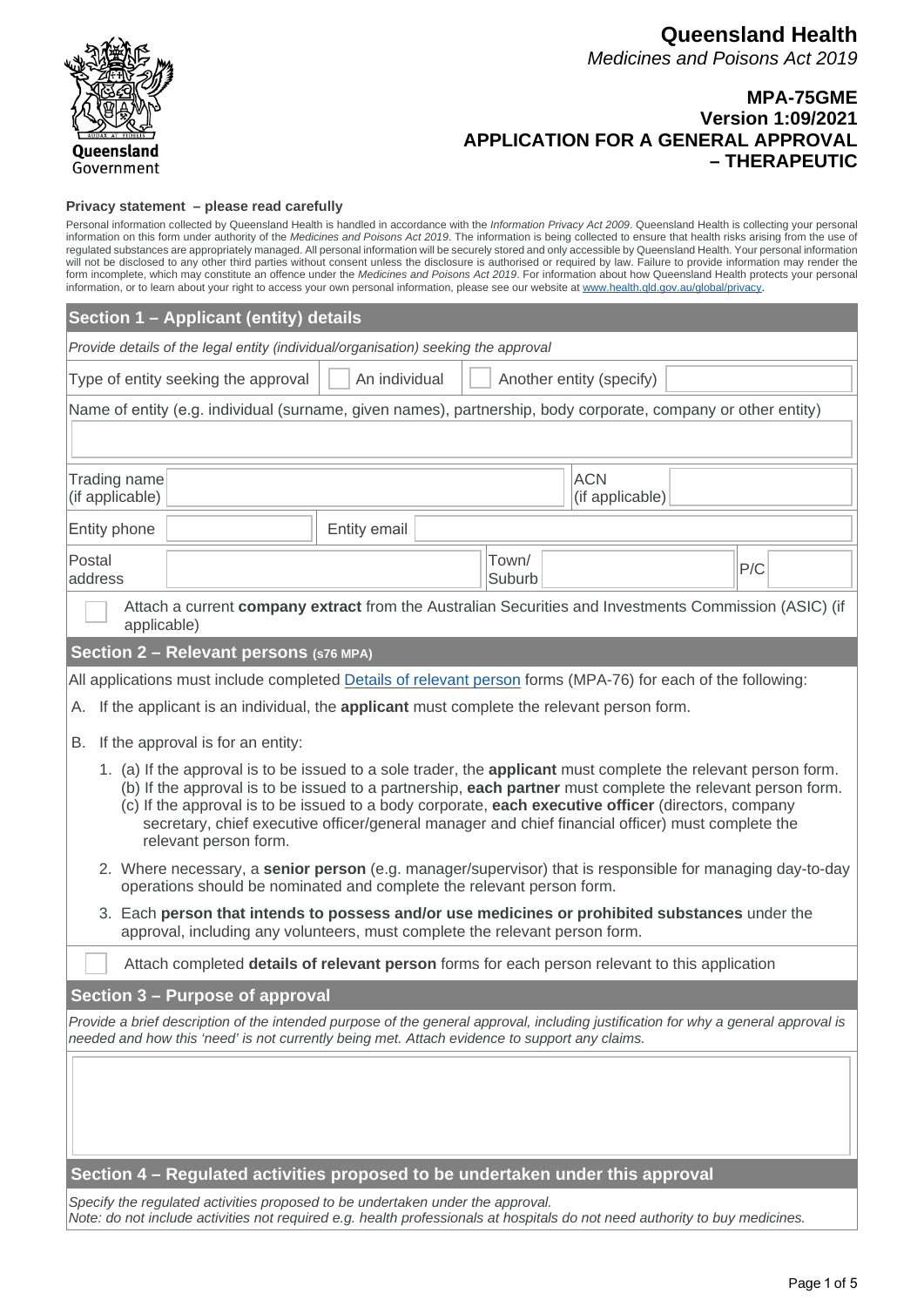|                                                                                                                                                                                                                                                                                                                                                                                                                                                         |  |                                          |                 | <b>Queensland Health</b><br><b>Medicines and Poisons Act 2019</b>                                          |  |  |  |  |
|---------------------------------------------------------------------------------------------------------------------------------------------------------------------------------------------------------------------------------------------------------------------------------------------------------------------------------------------------------------------------------------------------------------------------------------------------------|--|------------------------------------------|-----------------|------------------------------------------------------------------------------------------------------------|--|--|--|--|
| Queensland<br>Government                                                                                                                                                                                                                                                                                                                                                                                                                                |  |                                          |                 | <b>MPA-75GME</b><br><b>Version 1:09/2021</b><br><b>APPLICATION FOR A GENERAL APPROVAL</b><br>- THERAPEUTIC |  |  |  |  |
| <b>Buy</b><br>Possess                                                                                                                                                                                                                                                                                                                                                                                                                                   |  | Give a treatment dose<br><b>Dispense</b> |                 | Administer<br>Dispose (of waste)                                                                           |  |  |  |  |
| Section 5 – Regulated substance/s proposed to be used under this approval                                                                                                                                                                                                                                                                                                                                                                               |  |                                          |                 |                                                                                                            |  |  |  |  |
| Please specify the regulated substances intended to be used under the approval, including name, form strength, pack<br>size/volume, with reference to the schedule and name used in the latest Poisons Standard. Provide justification for each<br>substance required, outlining the need for access to each substance, including the circumstances in which it will be used.                                                                           |  |                                          |                 |                                                                                                            |  |  |  |  |
| <b>Schedule</b><br><b>Poisons Standard descriptor</b>                                                                                                                                                                                                                                                                                                                                                                                                   |  | Form                                     | <b>Strength</b> | Pack size/Volume/Use                                                                                       |  |  |  |  |
|                                                                                                                                                                                                                                                                                                                                                                                                                                                         |  |                                          |                 |                                                                                                            |  |  |  |  |
|                                                                                                                                                                                                                                                                                                                                                                                                                                                         |  |                                          |                 |                                                                                                            |  |  |  |  |
|                                                                                                                                                                                                                                                                                                                                                                                                                                                         |  |                                          |                 |                                                                                                            |  |  |  |  |
|                                                                                                                                                                                                                                                                                                                                                                                                                                                         |  |                                          |                 |                                                                                                            |  |  |  |  |
|                                                                                                                                                                                                                                                                                                                                                                                                                                                         |  |                                          |                 |                                                                                                            |  |  |  |  |
|                                                                                                                                                                                                                                                                                                                                                                                                                                                         |  |                                          |                 |                                                                                                            |  |  |  |  |
|                                                                                                                                                                                                                                                                                                                                                                                                                                                         |  |                                          |                 |                                                                                                            |  |  |  |  |
|                                                                                                                                                                                                                                                                                                                                                                                                                                                         |  |                                          |                 |                                                                                                            |  |  |  |  |
|                                                                                                                                                                                                                                                                                                                                                                                                                                                         |  |                                          |                 |                                                                                                            |  |  |  |  |
| Justification                                                                                                                                                                                                                                                                                                                                                                                                                                           |  |                                          |                 |                                                                                                            |  |  |  |  |
|                                                                                                                                                                                                                                                                                                                                                                                                                                                         |  |                                          |                 |                                                                                                            |  |  |  |  |
| Section 6 - Supervision and/or prescription                                                                                                                                                                                                                                                                                                                                                                                                             |  |                                          |                 |                                                                                                            |  |  |  |  |
| If it is intended that regulated substances are only to be dealt with under supervision (either direct supervision or (indirect)<br>supervision) and/or on prescription (written and/or oral), please provide relevant details including the type of<br>supervision/prescription, who is providing the supervision/prescription and their position, and which regulated substances or<br>regulated activities the supervision/ prescription applies to. |  |                                          |                 |                                                                                                            |  |  |  |  |
| Supervision details (if any)                                                                                                                                                                                                                                                                                                                                                                                                                            |  |                                          |                 |                                                                                                            |  |  |  |  |
|                                                                                                                                                                                                                                                                                                                                                                                                                                                         |  |                                          |                 |                                                                                                            |  |  |  |  |

Prescription details (if any)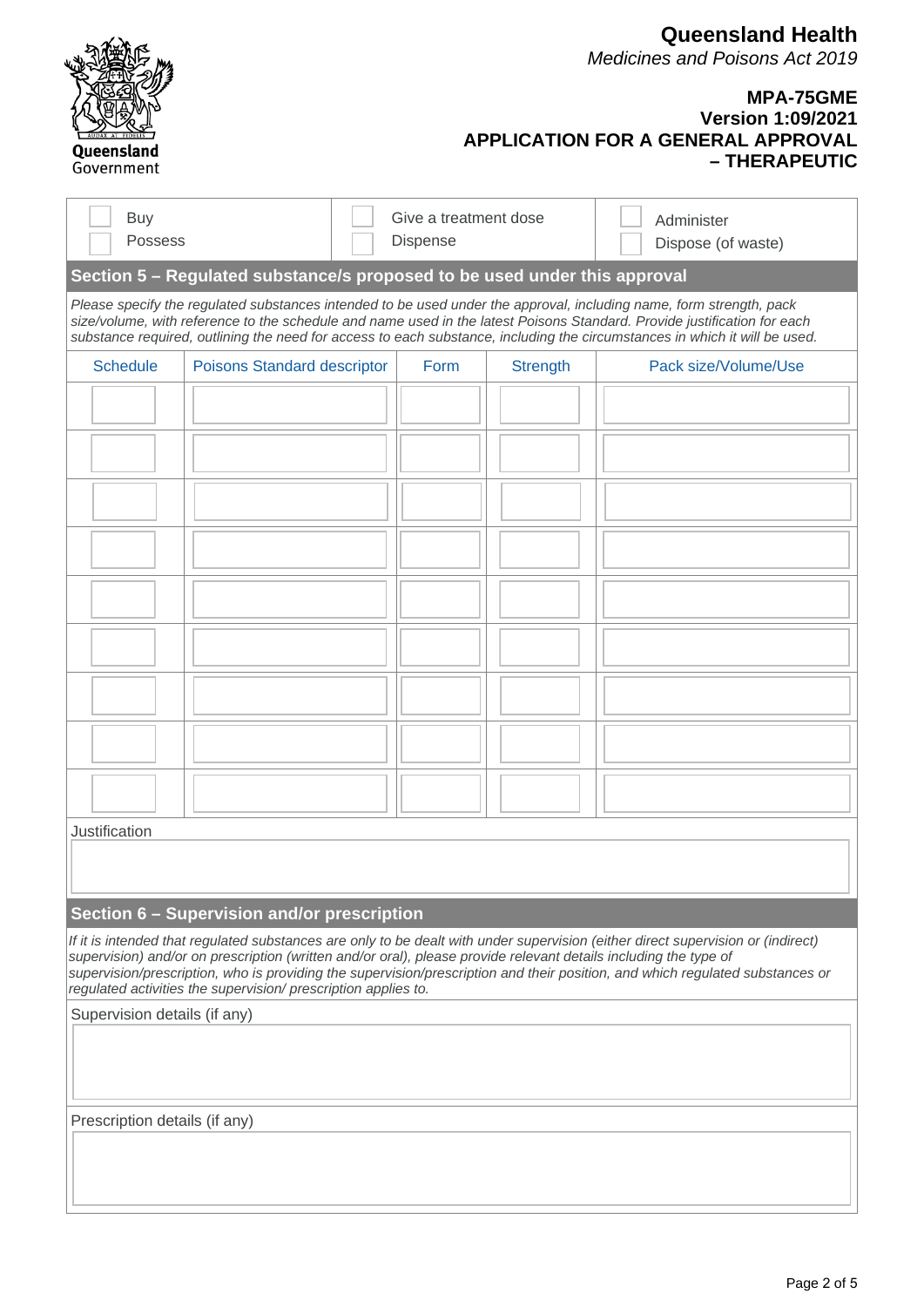

#### **MPA-75GME Version 1:09/2021 APPLICATION FOR A GENERAL APPROVAL – THERAPEUTIC**

| Section 7 – Location where regulated substances are to be used and stored                                                                                                                                                                                                                                                                                                                                                                                                                                                               |  |  |         |  |  |  |  |     |     |           |
|-----------------------------------------------------------------------------------------------------------------------------------------------------------------------------------------------------------------------------------------------------------------------------------------------------------------------------------------------------------------------------------------------------------------------------------------------------------------------------------------------------------------------------------------|--|--|---------|--|--|--|--|-----|-----|-----------|
| Provide details of the location where regulated substances are to be used and stored. To include additional locations, attach<br>further details.                                                                                                                                                                                                                                                                                                                                                                                       |  |  |         |  |  |  |  |     |     |           |
| Ward or Building<br>(if relevant)                                                                                                                                                                                                                                                                                                                                                                                                                                                                                                       |  |  |         |  |  |  |  |     |     |           |
| Health service/facility<br>Premises<br>Name<br>Commercial/industrial                                                                                                                                                                                                                                                                                                                                                                                                                                                                    |  |  |         |  |  |  |  |     |     |           |
| <b>Street</b>                                                                                                                                                                                                                                                                                                                                                                                                                                                                                                                           |  |  | Town    |  |  |  |  |     |     |           |
| <b>Address</b>                                                                                                                                                                                                                                                                                                                                                                                                                                                                                                                          |  |  | /Suburb |  |  |  |  | P/C |     |           |
| Phone<br>Email<br>Contact person                                                                                                                                                                                                                                                                                                                                                                                                                                                                                                        |  |  |         |  |  |  |  |     |     |           |
| Storage location (e.g. building/room number)                                                                                                                                                                                                                                                                                                                                                                                                                                                                                            |  |  |         |  |  |  |  |     |     |           |
|                                                                                                                                                                                                                                                                                                                                                                                                                                                                                                                                         |  |  |         |  |  |  |  |     |     |           |
| Nature of storage (details of room, receptacle etc.)                                                                                                                                                                                                                                                                                                                                                                                                                                                                                    |  |  |         |  |  |  |  |     |     |           |
|                                                                                                                                                                                                                                                                                                                                                                                                                                                                                                                                         |  |  |         |  |  |  |  |     |     |           |
| Control of access (details of safe, keyholders etc.)                                                                                                                                                                                                                                                                                                                                                                                                                                                                                    |  |  |         |  |  |  |  |     |     |           |
|                                                                                                                                                                                                                                                                                                                                                                                                                                                                                                                                         |  |  |         |  |  |  |  |     |     |           |
|                                                                                                                                                                                                                                                                                                                                                                                                                                                                                                                                         |  |  |         |  |  |  |  |     |     |           |
| Section 8 - Substance management plan (s93 MPA, Chapter 6 and Schedule 17 MPMR)                                                                                                                                                                                                                                                                                                                                                                                                                                                         |  |  |         |  |  |  |  |     |     |           |
| The holder of a general approval may be required to make a substance management plan before any regulated<br>activity happens with a regulated substance at, or in connection with, a regulated place (e.g. a location stated in<br>the approval), unless the person has a reasonable excuse. In some instances, applicants may be required to<br>operate under another entity's SMP e.g. where a general approval is granted to a person to carry out a regulated<br>activity at a hospital, the hospital's SMP may apply.             |  |  |         |  |  |  |  |     |     |           |
| If a substance management plan is required, it must:<br>state the following:<br>the day the plan starts;<br>$\circ$<br>the location of the place;<br>$\circ$<br>the regulated activities and regulated substances to which the plan applies;<br>$\circ$<br>the persons (staff) to whom the plan applies; and<br>O<br>address the matters specified in the Departmental standard: 'Substance management plans for<br>medicines' under the MPMR; and<br>be written in a way that is likely to be easily understood by staff.<br>$\bullet$ |  |  |         |  |  |  |  |     |     |           |
| The approval holder (as 'responsible person') must ensure any substance management plan prepared:<br>is made available to staff when it is made; and<br>is reviewed at the time specified in the MPMR.<br>$\bullet$                                                                                                                                                                                                                                                                                                                     |  |  |         |  |  |  |  |     |     |           |
| NOTE: A SUBSTANCE MANAGEMENT PLAN IS NOT REQUIRED UNTIL 27 SEPTEMBER 2022 (s280 MPA)                                                                                                                                                                                                                                                                                                                                                                                                                                                    |  |  |         |  |  |  |  |     |     |           |
| Have you prepared a substance management plan that meets the criteria above and the<br>Departmental standard: 'Substance management plans for medicines' of the MPMR?                                                                                                                                                                                                                                                                                                                                                                   |  |  |         |  |  |  |  |     | Yes | <b>No</b> |
| <b>OR</b>                                                                                                                                                                                                                                                                                                                                                                                                                                                                                                                               |  |  |         |  |  |  |  |     |     |           |
| Will you be working for an entity (e.g. Hospital and Health Service) that has a substance<br>management plan for the place where the regulated substances will be used that meets<br>Yes<br>No<br>the criteria above and the Departmental standard: 'Substance management plans for<br>medicines'?                                                                                                                                                                                                                                      |  |  |         |  |  |  |  |     |     |           |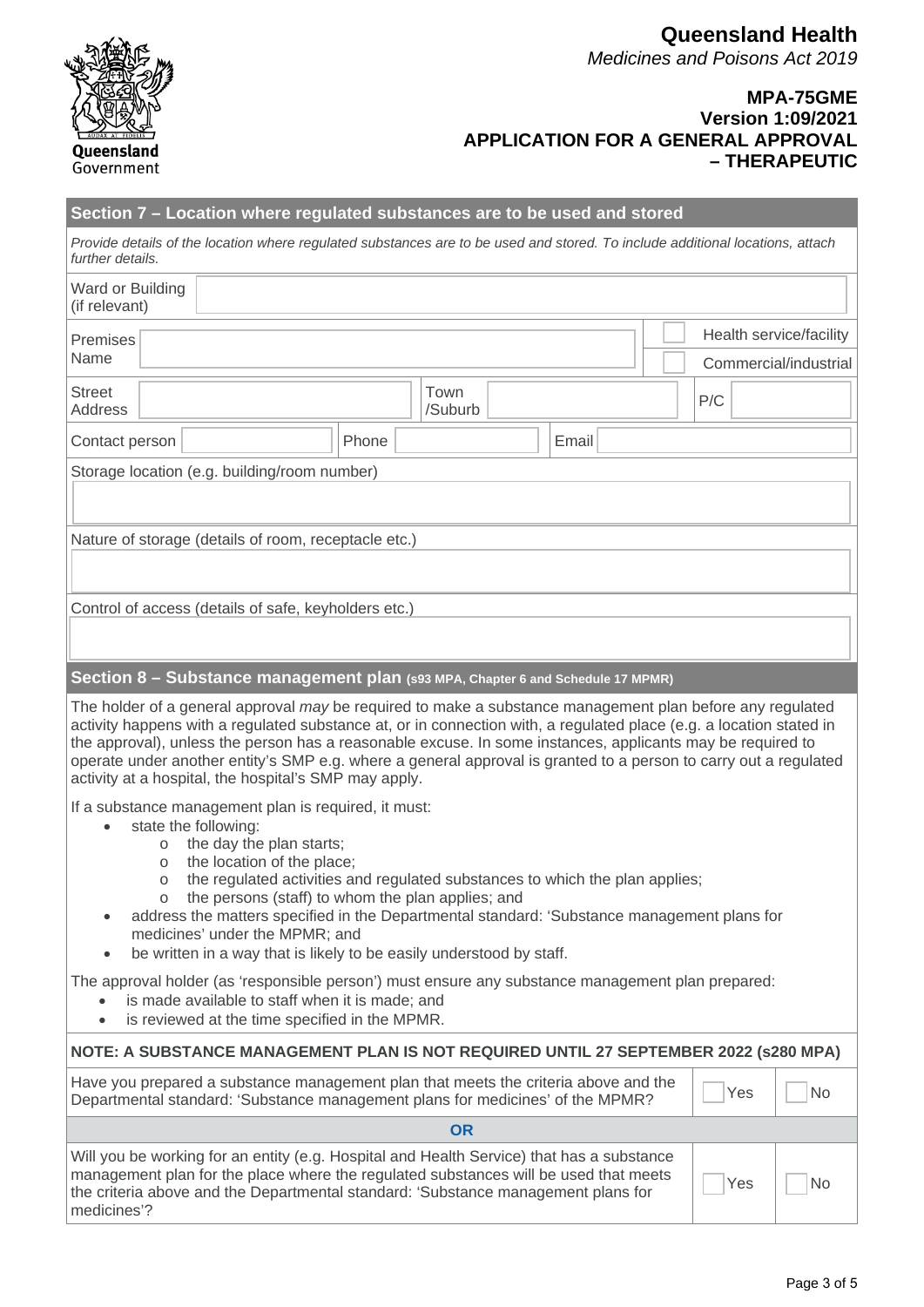

### **MPA-75GME Version 1:09/2021 APPLICATION FOR A GENERAL APPROVAL – THERAPEUTIC**

| Section $9$ – Duration of the substance authority (s69 MPA)                                                                                                                                                                                                                                           |         |      |       |                              |     |  |  |  |  |
|-------------------------------------------------------------------------------------------------------------------------------------------------------------------------------------------------------------------------------------------------------------------------------------------------------|---------|------|-------|------------------------------|-----|--|--|--|--|
| Please specify the desired term or end date for the general approval, providing justification. Applicants should note that<br>typically general approvals will not be issued for more than two years.                                                                                                 |         |      |       |                              |     |  |  |  |  |
| Please specify the term of approval sought:                                                                                                                                                                                                                                                           |         |      |       |                              |     |  |  |  |  |
| 1 year                                                                                                                                                                                                                                                                                                | 2 years |      |       | Another term, please specify |     |  |  |  |  |
| Justification for requested duration                                                                                                                                                                                                                                                                  |         |      |       |                              |     |  |  |  |  |
|                                                                                                                                                                                                                                                                                                       |         |      |       |                              |     |  |  |  |  |
|                                                                                                                                                                                                                                                                                                       |         |      |       |                              |     |  |  |  |  |
| Section 10 - Additional information and attachments                                                                                                                                                                                                                                                   |         |      |       |                              |     |  |  |  |  |
| Provide any additional information to support your application, including additional qualifications or training such<br>as anaphylaxis training or training in the quality use of medicines, credentialing from the hospital, details of project                                                      |         |      |       |                              |     |  |  |  |  |
| grant and/or proposal, ethics committee approval etc).                                                                                                                                                                                                                                                |         |      |       |                              |     |  |  |  |  |
|                                                                                                                                                                                                                                                                                                       |         |      |       |                              |     |  |  |  |  |
|                                                                                                                                                                                                                                                                                                       |         |      |       |                              |     |  |  |  |  |
| Provide/specify which attachments are attached to support this application:                                                                                                                                                                                                                           |         |      |       |                              |     |  |  |  |  |
| For entities, a current company extract from the Australian Securities and Investments                                                                                                                                                                                                                |         |      |       |                              |     |  |  |  |  |
| Commission (ASIC)                                                                                                                                                                                                                                                                                     |         |      |       |                              |     |  |  |  |  |
| Details of relevant person forms for each person relevant to the application (directors, senior persons<br>e.g. managers/supervisors etc., persons intended to possess or use regulated substances)                                                                                                   |         |      |       |                              |     |  |  |  |  |
| Certified copies of additional qualifications or training                                                                                                                                                                                                                                             |         |      |       |                              |     |  |  |  |  |
| Evidence of the credentialing process used to prove that persons providing treatment have the<br>necessary competence and training to use regulated substances                                                                                                                                        |         |      |       |                              |     |  |  |  |  |
| Other documents (e.g. operational procedures, treatment protocols, ethics approval etc.) please specify                                                                                                                                                                                               |         |      |       |                              |     |  |  |  |  |
|                                                                                                                                                                                                                                                                                                       |         |      |       |                              |     |  |  |  |  |
|                                                                                                                                                                                                                                                                                                       |         |      |       |                              |     |  |  |  |  |
|                                                                                                                                                                                                                                                                                                       |         |      |       |                              |     |  |  |  |  |
| Section 11 - Employer endorsement (individual applicants only)                                                                                                                                                                                                                                        |         |      |       |                              |     |  |  |  |  |
| This section is only required to be completed for applications made by individuals.<br>This section should be completed by the applicant's supervisor or employer. For applicants employed by a Hospital and Health<br>Services (HHS), this section must be signed by the Chief Executive of the HHS. |         |      |       |                              |     |  |  |  |  |
| <b>Employing entity</b>                                                                                                                                                                                                                                                                               |         |      |       |                              |     |  |  |  |  |
| <b>Street</b>                                                                                                                                                                                                                                                                                         |         | Town |       |                              | P/C |  |  |  |  |
| /Suburb<br><b>Address</b>                                                                                                                                                                                                                                                                             |         |      |       |                              |     |  |  |  |  |
| Full name of endorser                                                                                                                                                                                                                                                                                 |         |      |       |                              |     |  |  |  |  |
| Position                                                                                                                                                                                                                                                                                              | Phone   |      | Email |                              |     |  |  |  |  |